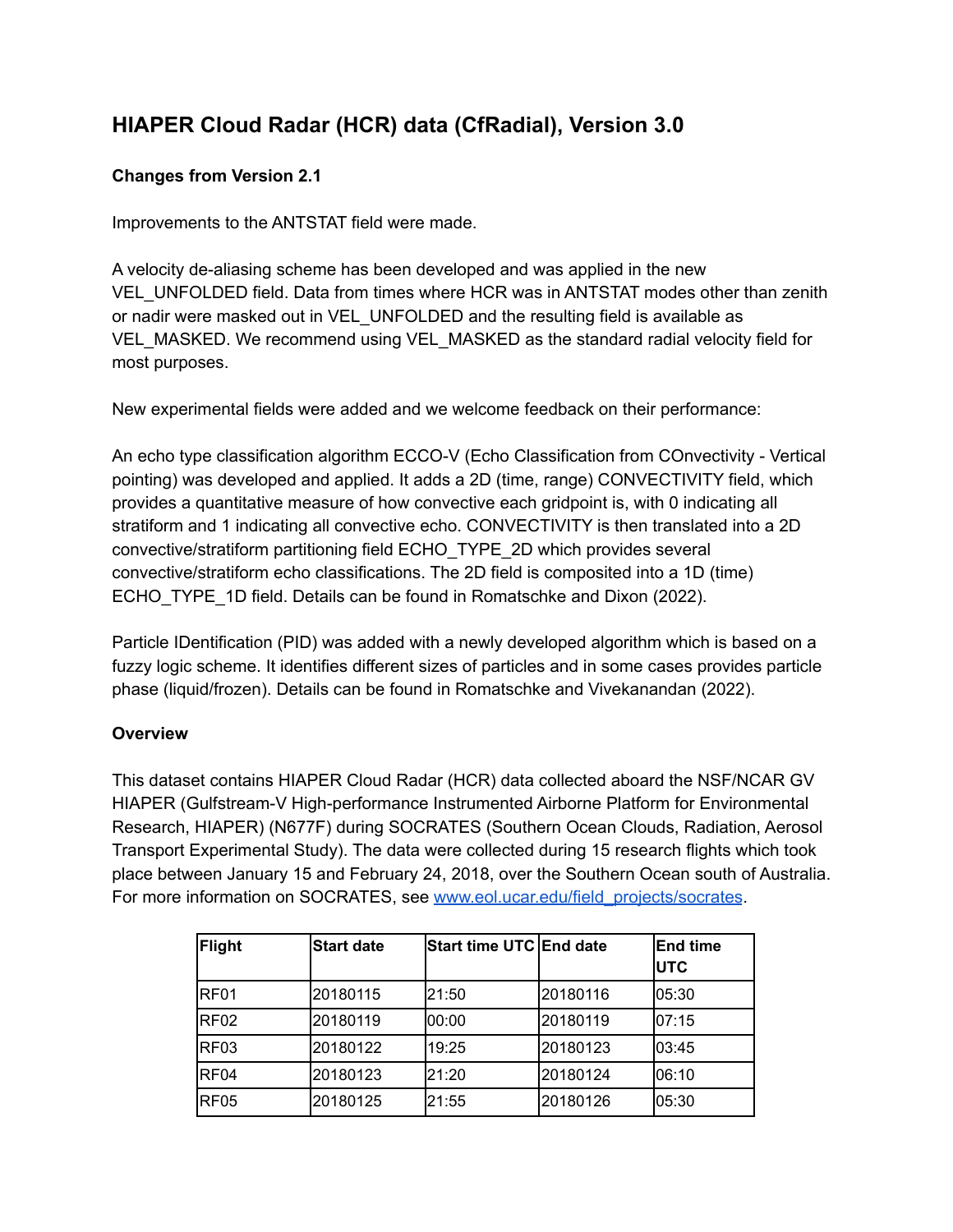| RF <sub>06</sub> | 20180128 | 21:25 | 20180129 | 06:10  |
|------------------|----------|-------|----------|--------|
| RF <sub>07</sub> | 20180130 | 23:30 | 20180131 | 07:50  |
| RF <sub>08</sub> | 20180203 | 21:40 | 20180204 | 06:45  |
| RF <sub>09</sub> | 20180204 | 22:10 | 20180205 | 06:55  |
| <b>RF10</b>      | 20180207 | 19:25 | 20180208 | 05:00  |
| <b>RF11</b>      | 20180216 | 23:35 | 20180217 | 106:20 |
| <b>RF12</b>      | 20180217 | 22:10 | 20180218 | 07:45  |
| <b>RF13</b>      | 20180219 | 21:25 | 20180220 | 06:25  |
| <b>RF14</b>      | 20180221 | 22:10 | 20180222 | 06:40  |
| <b>RF15</b>      | 20180224 | 01:50 | 20180224 | 08:35  |

#### **Instrument description**

HCR is an airborne, polarimetric, millimeter-wavelength (W-band) radar that serves the atmospheric science community by providing cloud remote sensing capabilities to the NSF/NCAR G-V (HIAPER) aircraft. HCR detects drizzle, and ice and liquid clouds, and collects Doppler radial velocity measurements, which at vertical incident include the vertical wind speed and particle fall speed.

In a pod-based design, a single lens antenna is used for both transmit and receive. The transceiver uses a two-stage up and down conversion superheterodyne design. The transmit waveform, from a waveform generator, passes through the two-stage up-conversion to the transmit frequency of 94.40 GHz. It is then amplified by an extended interaction klystron amplifier (EIKA) to 1.6 kW peak power. System performance on transmit and receive paths are closely monitored using a coupler and a noise source. Raw in-phase and quadrature information are archived in HCR. For more information, see Vivekanandan et al. (2015) and [www.eol.ucar.edu/instruments/hiaper-cloud-radar-hcr](http://www.eol.ucar.edu/instruments/hiaper-cloud-radar-hcr)

| <b>HIAPER Cloud Radar Specifications</b> |                      |  |
|------------------------------------------|----------------------|--|
| <b>Parameter</b>                         | <b>Specification</b> |  |
| l Antenna                                | $0.30$ m, lens       |  |
| Antenna gain                             | 46.21 dB             |  |
| Antenna 3 dB beam width                  | $0.73^\circ$         |  |
| l Transmit Polarization                  | Linear $(V)$         |  |
| Transmit frequency                       | 94.40 GHz            |  |
| l Transmitter                            | Klystron             |  |
| Peak transmit power                      | 1.6 kW               |  |
| Pulse width                              | $0.2 - 1.0$ µs       |  |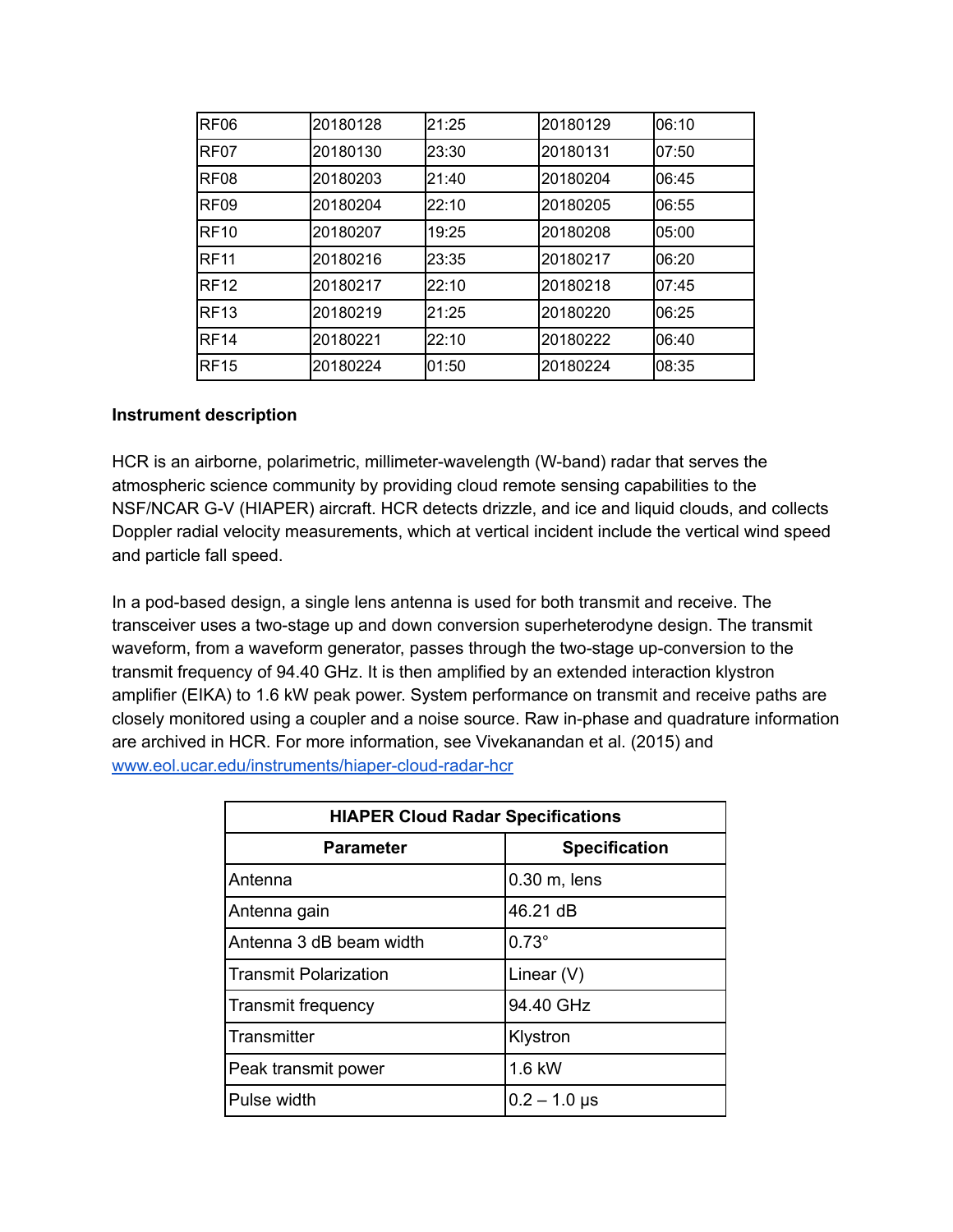| <b>PRF</b>                          | up to 10 kHz                          |
|-------------------------------------|---------------------------------------|
| System noise power                  | $-101$ dBm                            |
| Receiver noise figure               | $8.9 \text{ dB}$                      |
| Receiver Bandwidth                  | 20 MHz                                |
| Receiver Dynamic Range              | 76 dB                                 |
| First IF                            | 156.25 MHz                            |
| Second IF                           | 1406.25 MHz                           |
| Range resolution                    | 20 - 180 m                            |
| Unambiguous range                   | 15 km                                 |
| Typical reflectivity uncertainty    | 0.4 dB                                |
| Sensitivity                         | -35.0 dBZ at 1 km and<br>256 ns pulse |
| Unambiguous velocity                | $±7.75$ m/s                           |
| Typical radial velocity uncertainty | $0.2$ m/s at W=2 m/s                  |
| Dwell time                          | $100$ ms                              |

#### **Data description**

The 10 Hz moments data described here are available at

<http://data.eol.ucar.edu/dataset/552.007> in CfRadial format. For more information on CfRadial see [www.ral.ucar.edu/projects/titan/docs/radial\\_formats/CfRadialDoc.pdf.](http://www.ral.ucar.edu/projects/titan/docs/radial_formats/CfRadialDoc.pdf) This data set contains all HCR variables at high resolution. A data set which contains only the primary HCR variables at 2Hz resolution combined with data from the High Spectral Resolution Lidar (HSRL) is available at <http://data.eol.ucar.edu/dataset/552.034>.

The primary data products for scientific use are listed in the table below.

| Variable   | <b>Dimensions</b> | Unit    | <b>Long Name</b>                                      |
|------------|-------------------|---------|-------------------------------------------------------|
| time       | time              | seconds | Time in seconds since volume start                    |
| range      | time              | meters  | Range from instrument to center of gate               |
| latitude   | time              | deg     | Latitude                                              |
| longitude  | time              | deg     | Longitude                                             |
| altitude   | time              | meters  | Altitude of radar                                     |
| DBZ.       | time, range       | dBZ.    | Reflectivity                                          |
| DBZ MASKED | time, range       | dBZ     | Reflectivity of cloud echo only (DBZ(FLAG>1)=NAN, see |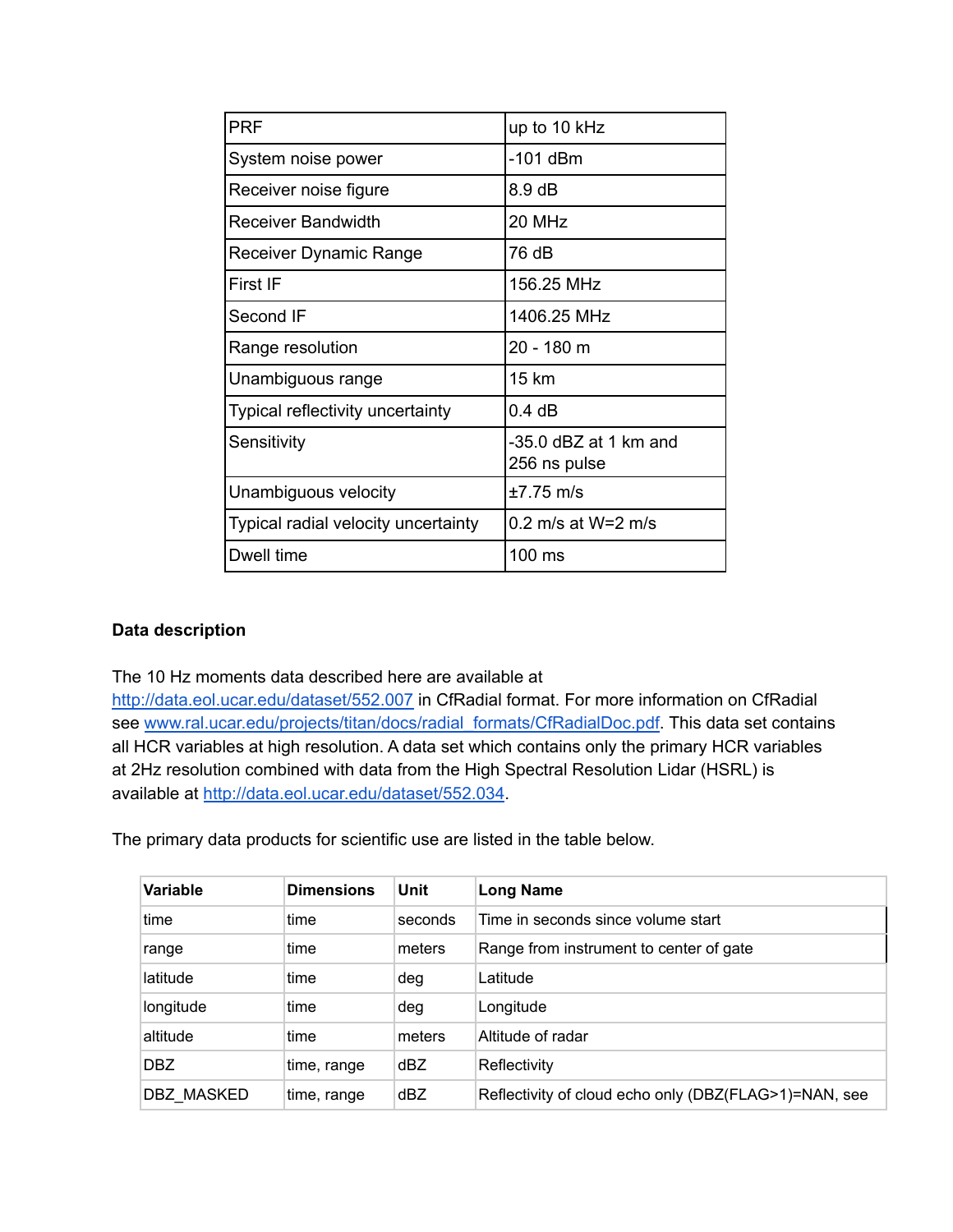|                   |             |             | FLAG below)                                                                                                                                                                                                                                                                                                                                                                                                                                                                                                                                                                                                                                                               |
|-------------------|-------------|-------------|---------------------------------------------------------------------------------------------------------------------------------------------------------------------------------------------------------------------------------------------------------------------------------------------------------------------------------------------------------------------------------------------------------------------------------------------------------------------------------------------------------------------------------------------------------------------------------------------------------------------------------------------------------------------------|
| <b>VEL MASKED</b> | time, range | m/s         | Motion and bias corrected and de-aliased Doppler velocity                                                                                                                                                                                                                                                                                                                                                                                                                                                                                                                                                                                                                 |
| <b>WIDTH</b>      | time, range | m/s         | Spectral width                                                                                                                                                                                                                                                                                                                                                                                                                                                                                                                                                                                                                                                            |
| <b>SNR</b>        | time, range | dB          | Signal to noise ratio                                                                                                                                                                                                                                                                                                                                                                                                                                                                                                                                                                                                                                                     |
| <b>DBMVC</b>      | time, range | dBm         | Log power co-polar v transmit, v receive                                                                                                                                                                                                                                                                                                                                                                                                                                                                                                                                                                                                                                  |
| <b>DBMHX</b>      | time, range | dBm         | Log power cross-polar v transmit, h receive                                                                                                                                                                                                                                                                                                                                                                                                                                                                                                                                                                                                                               |
| <b>NCP</b>        | time, range |             | Normalized coherent power                                                                                                                                                                                                                                                                                                                                                                                                                                                                                                                                                                                                                                                 |
| <b>LDR</b>        | time, range | dB          | Linear depolarization ratio (V/H)                                                                                                                                                                                                                                                                                                                                                                                                                                                                                                                                                                                                                                         |
| <b>PRESS</b>      | time, range | hPa         | Air pressure from ERA5                                                                                                                                                                                                                                                                                                                                                                                                                                                                                                                                                                                                                                                    |
| <b>TEMP</b>       | time, range | $\mathsf C$ | Air temperature from ERA5                                                                                                                                                                                                                                                                                                                                                                                                                                                                                                                                                                                                                                                 |
| <b>RH</b>         | time, range | $\%$        | Relative humidity from ERA5                                                                                                                                                                                                                                                                                                                                                                                                                                                                                                                                                                                                                                               |
| <b>SST</b>        | time        | C           | Sea surface temperature from ERA5 forecast                                                                                                                                                                                                                                                                                                                                                                                                                                                                                                                                                                                                                                |
| U_SURF            | time        | m/s         | Surface U wind component from ERA5 forecast                                                                                                                                                                                                                                                                                                                                                                                                                                                                                                                                                                                                                               |
| V SURF            | time        | m/s         | Surface V wind component from ERA5 forecast                                                                                                                                                                                                                                                                                                                                                                                                                                                                                                                                                                                                                               |
| <b>TOPO</b>       | time        | m           | Terrain elevation above mean sea level from GTOPO30                                                                                                                                                                                                                                                                                                                                                                                                                                                                                                                                                                                                                       |
| <b>FLAG</b>       | time, range |             | See Romatschke et al. (2021)<br>Flag field to classify reflectivity (to mask unwanted data):<br>1 Cloud<br>2 Speckle (contiguous 2D echo areas of < 100 pixels)<br>3 Extinct (signal completely attenuated)<br>4 Backlobe echo (reflection from the land/sea surface<br>when zenith pointing and flying low)<br>5 Out of range (second trip echo from land/sea surface<br>when flying too high)<br>6 Transmitter pulse (echo from within the radar itself)<br>7 Water surface echo<br>8 Land surface echo<br>9 Below the surface<br>10 Noise source calibration<br>11 Antenna in transition (e.g. from nadir to zenith or vice<br>versa)<br>12 Missing (not transmitting) |
| ANTFLAG           | time        |             | Flag field to indicate the status of the antenna:<br>1 Down (nadir pointing)<br>2 Up (zenith pointing)<br>3 Pointing (pointing to an angle different from nadir or<br>zenith)<br>4 Scanning (e.g. sea surface calibration)<br>5 Transition (e.g. from nadir to zenith)<br>6 Failure                                                                                                                                                                                                                                                                                                                                                                                       |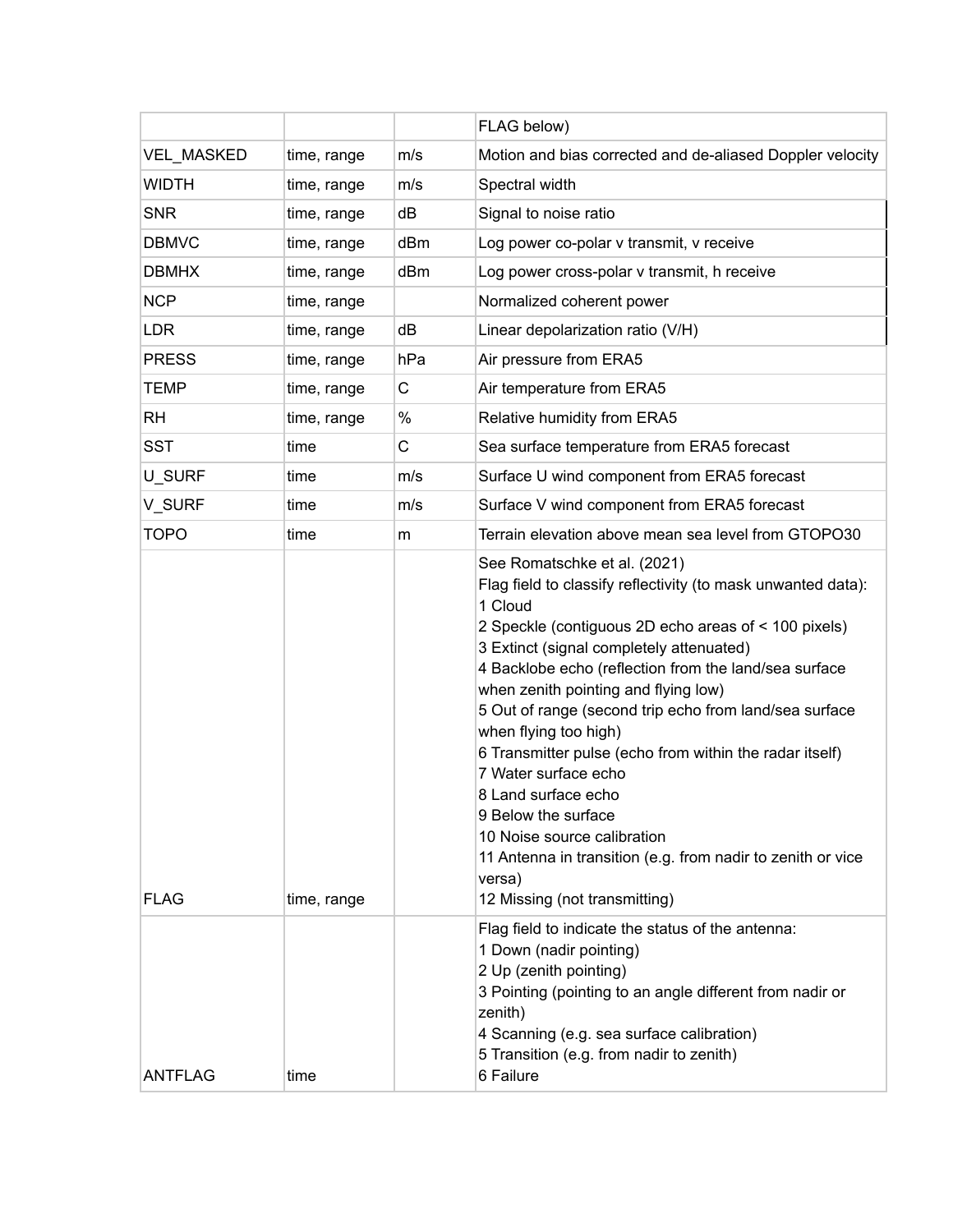# **Data processing and quality control**

A detailed description of the data processing and quality control procedures can be found in Romatschke et al. (2021).

*Noise source calibration and temperature dependency correction*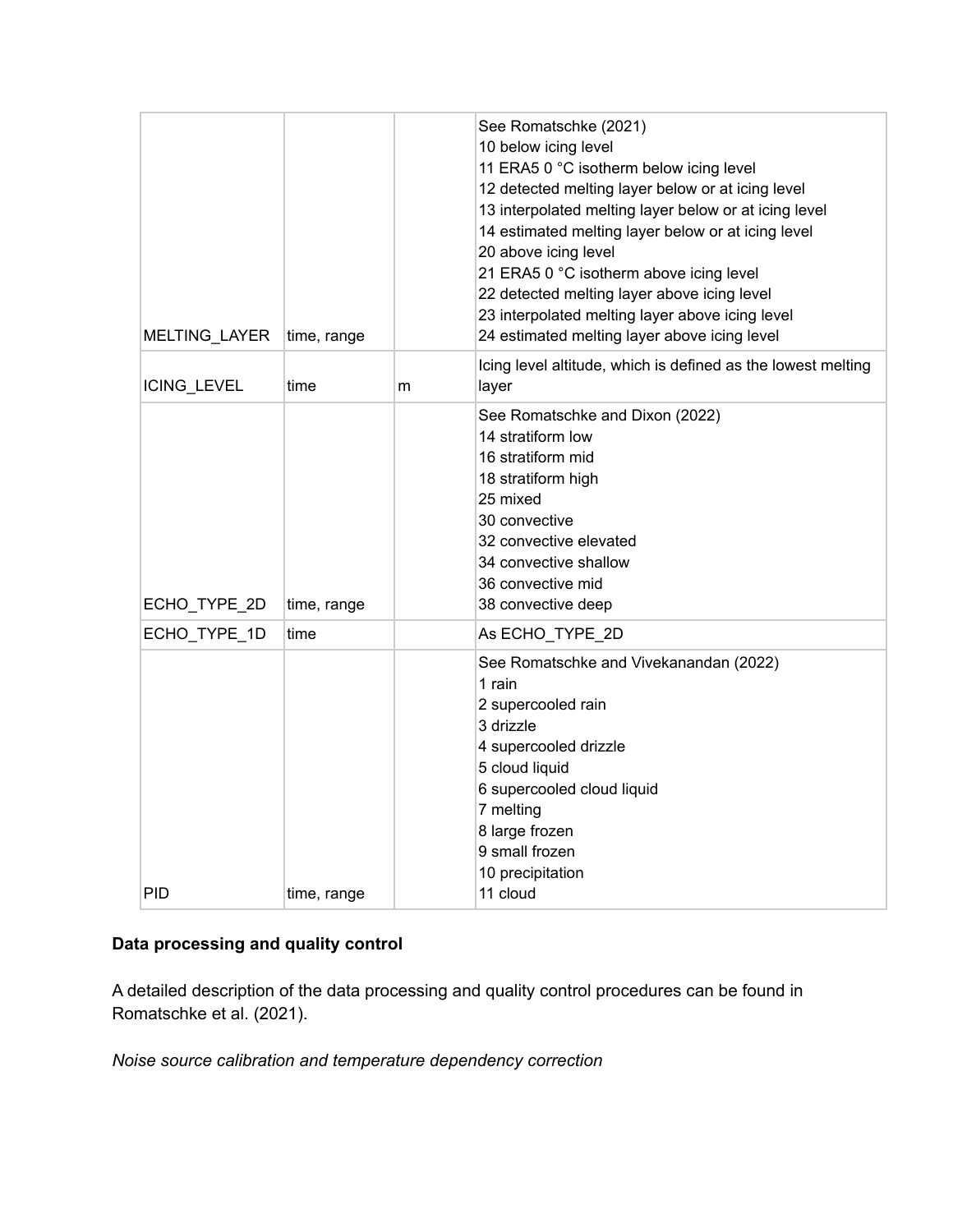As an external, pod-mounted system, which is deployed in a wide range of altitudes, HCR experiences large temperature variations. To maintain good system calibration, it is essential to monitor the radar system performance versus temperature. In order to ensure operational accuracy, a number of noise source calibration (NSC) events were performed during research flights, and on the ground. During each NSC event, a known noise signal, which is invariant to temperature changes, is injected into the radar and then used to characterize the receiver gain changes by comparing the received power (DBMVC) to a temperature-corrected noise power.

As the low noise amplifiers (LNAs) dictate the receiver's performance, they are outfitted with heater circuits to maintain their temperatures between 37 $^{\circ}$  and 40 $^{\circ}$  C in the bench test environment. During deployment, as the heaters cycle on and off, the received power level (DBMVC) directly correlates to the temperature fluctuations, leading to a sinusoidal pattern when installed in the system. In some extreme cases, after flying at high altitudes and low temperatures for several hours, the heaters of the LNAs could not keep up with the heat loss to the environment, leading to a significant decline of the received power. Using the correlation between the LNA temperature and the received power level during the NSC events we calculated the correlation equation which we used (together with the calibration data obtained in the lab) to correct the power fields (DBMVC, DBMHX, and DBZ) for LNA temperature changes in the whole data set.

As mentioned above, the received power not only depends on the LNA temperatures but also on the pod temperature. After correcting for the LNA temperature changes we were able to establish a correlation between the pod temperature and the power output during the NSC events which was then again used to correct the whole data set. (Note that we define a mean of the Noise Source, EIK, Polarization Switch, and RF Detector temperatures as the "pod temperature".)

#### *Sea surface calibration check*

Based on the work of Li et al. (2005) we use the backscattering properties of the ocean surface to assess how well HCR reflectivity is calibrated. Sea surface calibration (SSC) events were performed during research flights, each consisting of a few minutes of cross-track scanning from 20° to -20° off-nadir. Again following Li et al. (2005) we used

$$
\sigma_{0meas} = dBZ + 10\log_{10}\left(\frac{\pi^5 c \tau |K|^2}{2\lambda^4 10^{18}}\right) + 2l_{a0} - 10\log_{10}\left(\cos\Theta\right)
$$

to calculate the normalized radar cross section  $\sigma_{0 \text{ meas}}$  of HCR in dB, where Z is the measured reflectivity, c is the speed of light m s<sup>-1</sup>, t is the pulse width s,  $|K|^2$  is the radar dielectric factor,  $\lambda$ is the signal wavelength in m, l<sub>a0</sub> is the nadir atmospheric attenuation in dB, and Θ is the elevation angle in degrees.

The measured  $\sigma_{\text{o} \, \text{meas}}$  is then compared to theoretical values of the normalized ocean surface radar cross section σ<sub>0 theory</sub> which were obtained from three models by Cox and Munk (1954),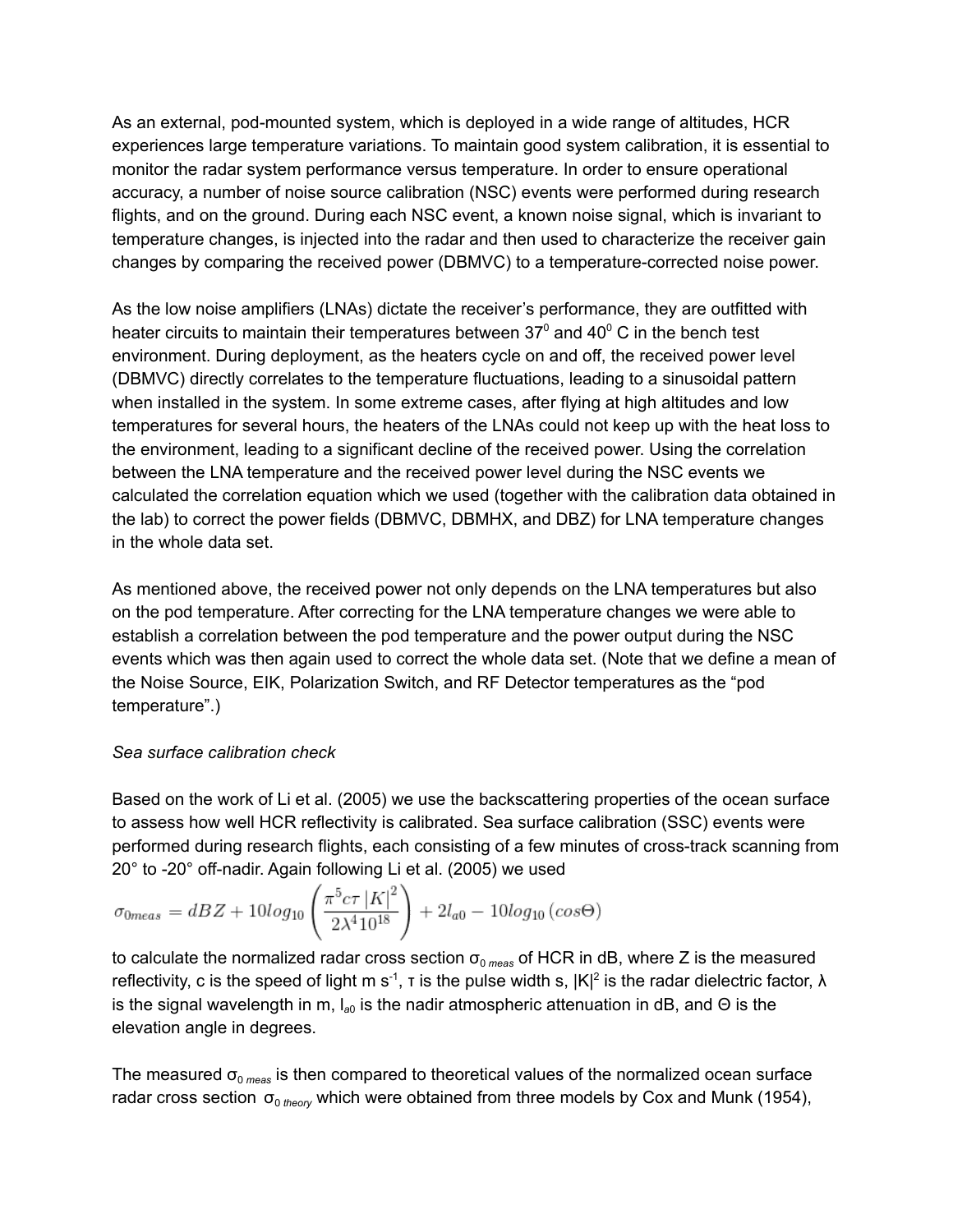Freilich and Vanhoff (2003), and Wu (1972, 1990).  $\sigma_{0 \text{ theory}}$  depends on the surface wind speed, and the sea surface temperature (SST). A weak dependency on ocean salinity is ignored. The wind speed and SST are obtained from ERA5 data.

The atmospheric attenuation was calculated using the methods of Liebe (1985) and the ITU Recommendation (2013). Both methods depend on atmospheric pressure, temperature, and relative humidity which are again obtained from ERA5 data. The attenuation results of the two methods differed by ~0.2 dB.

Comparison of  $\sigma_{0 \text{ meas}}$  and  $\sigma_{0 \text{ theory}}$  reveals a bias of  $\sigma_{0 \text{ meas}}$  -  $\sigma_{0 \text{ theory}}$  = ~1-2 dB depending on the model and the specific SSC event. That means that the HCR reflectivity data is likely biased high by between 1 and 2 dB.

#### *Velocity correction*

The radial velocity is corrected for platform motion using two different methods. The first corrects for platform motion using INS/GPS measurements. It is applied to all of the data. An additional correction is applied to the nadir-looking data only: The radial velocity of the surface, which is assumed to be 0 m/s, is used as a reference to correct the data with a running 3rd degree polynomial filter of length 20 seconds (Ellis et al., 2019).

#### *Width correction*

The radar has a 0.73 degree beam width. Therefore, when pointing nadir or zenith, the beam spread is about 0.36 degrees forward of vertical, and 0.36 degrees aft of the vertical. The sine of 0.36 degrees is 0.006, so at a ground speed of 200 m/s the velocity error at the forward edge of the beam is -0.006  $\times$  200 = -1.2 m/s, since the motion is towards the radar. Similarly the velocity error at the aft edge of the beam is +1.2 m/s. These errors, across the width of the beam, increases the variance of the measured velocity, and hence increase the spectrum width. The computed width correction (delta below) is based on ground speed and beam width, and attempts to correct for this increase.

$$
\delta = |(0.3 * speed * sin(elevation) * beamWidthRadius)|
$$
  
corrected =  $\sqrt{(measured^2 - \delta^2)}$ 

## **Known problems**

#### *Radial velocity*

The surface based velocity correction worked well the majority of the time, however there are some regions in which problems were noted. These problems manifest themselves as columns of biased radial velocity at each range bin over several rays. We think these velocity pillars are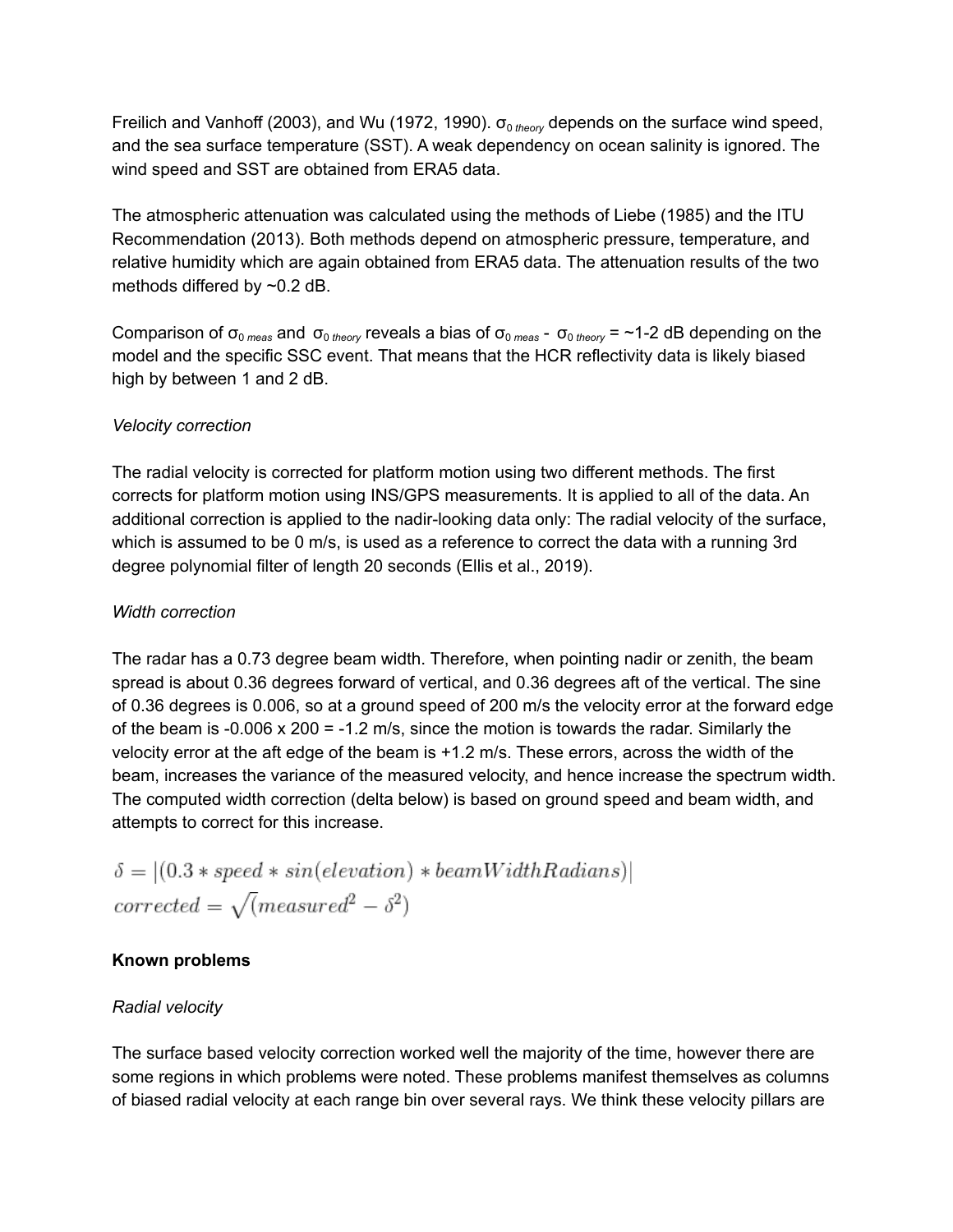caused by the filtering process over-smoothing surface velocity variations due to variable pointing error (Ellis et al. 2019).

Another problem that cannot be corrected is, that the radar, while it rotates 360˚ around the along-plane axis, has only limited range of motion along the cross-plane axis. This means, that when the plane has significant pitch, e.g. during steep climbs, the tilt angle correction of the radar is not sufficient, reports erroneous angles, and the first step of the velocity correction fails. In nadir pointing mode, this can partly be compensated with the second correction step but in zenith pointing mode the velocities are unreliable in these situations.

## *Backlobe echo in zenith pointing*

When the HCR is pointing at zenith and the GV is near the surface, there is often an echo that results from the backlobe of the radar reflecting off of the surface. This backlobe contamination is typically characterized by a band of low reflectivity, highly variable radial velocity, and high spectrum width. The backlobe appears in the zenith data at a range equal to the altitude of the radar. So as the GV ascends or descends the backlobe contamination will recede and approach in range, respectively. An attempt was made to identify the backlobe echo and flag it in the FLAG field but the identification process does not always completely remove all backlobe echo.

## *Period in RF05 during which transmit was in H instead of V mode*

During RF05, on 2018/01/26, from 01:50 to 02:15, the transmitter was transmitting in the H channel instead of the V channel. Care should be taken in using some of the data fields in this period:

- The reflectivity calibration is incorrect for H transmit
- The SNRVC, SNRHX, DBMVC and DBMHX fields will be missing during this period.
- The velocity and spectrum width are unaffected, as is NCP.

# *Periods during which the HCR transmitter was disabled*

In the HCR data, there are some short periods during which the transmitter was disabled for safety reasons. These show up as gaps in the power fields.

## **References**

Cox, C., and W. Munk, 1954: Measurements of the roughness of the sea surface from photographs of the sun's glitter. J. Opt. Soc. Amer., 144, 838–850.

Ellis, S.M., P. Tsai, C. Burghart, U. Romatschke, M. Dixon, J. Vivekanandan, J. Emmett, and E. Loew, 2019: Use of the Earth's Surface as a Reference to Correct Airborne Nadir-Looking Radar Radial Velocity Measurements for Platform Motion. J. Atmos. Oceanic Technol., 36, 1343–1360, <https://doi-org.cuucar.idm.oclc.org/10.1175/JTECH-D-19-0019.1>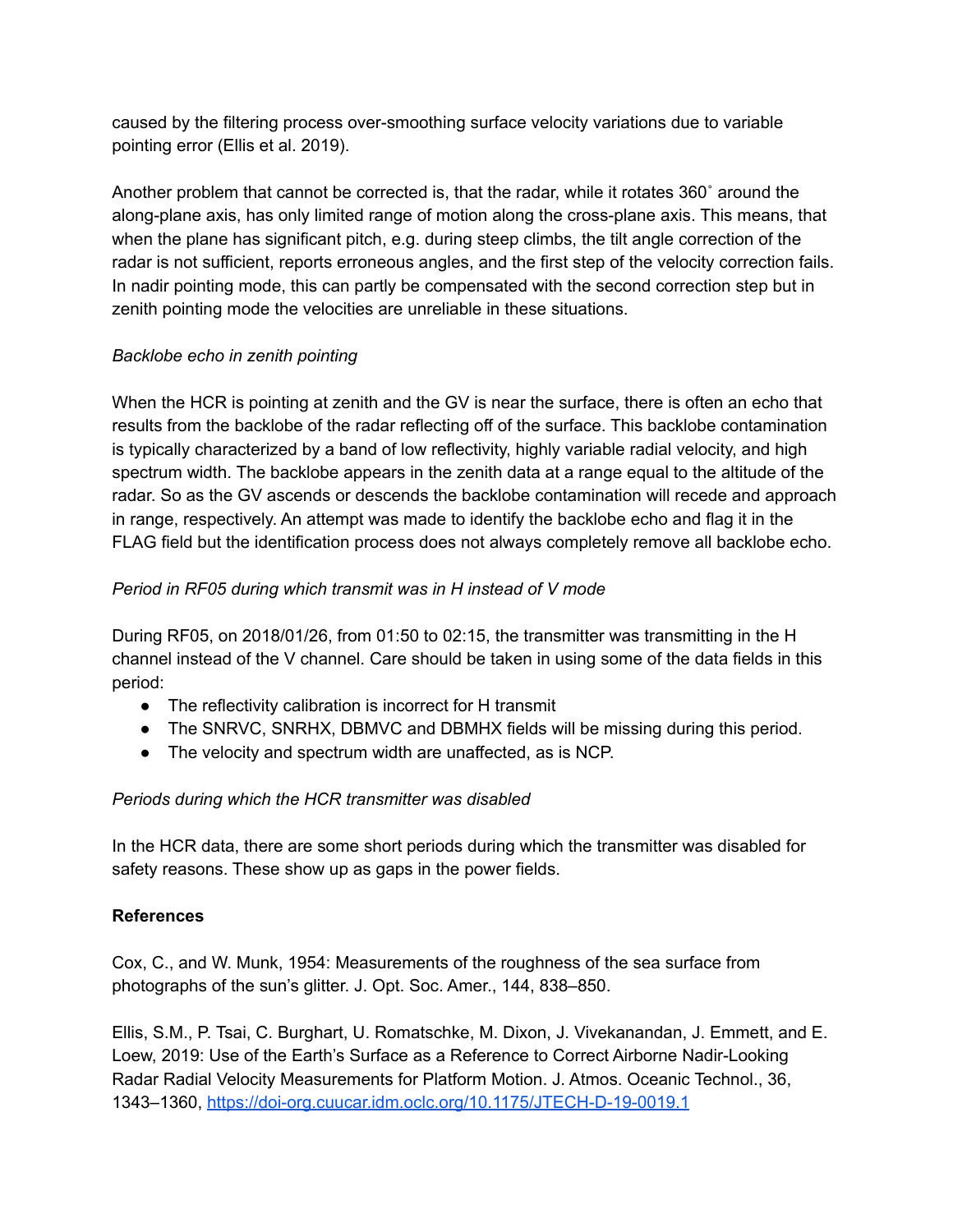European Centre for Medium-Range Weather Forecasts, 2020: ERA5 Reanalysis (0.25 Degree Latitude-Longitude Grid). Research Data Archive at the National Center for Atmospheric Research, Computational and Information Systems Laboratory. doi:10.5065/BH6N-5N20. Accessed January 21, 2020, updated monthly.

Freilich, M. H., and B. A. Vanhoff, 2003: The relationship between winds, surface roughness, and radar backscatter at low incidence angles from TRMM precipitation radar measurements. J. Atmos. Oceanic Technol., 20, 549–562.

ITU Recommendation, 2013: Attenuation by atmospheric gases. Rec. ITU-R P.676-10, 09/2013

Lee, W.-C., P. Dodge, F. D. Marks, and P. H. Hildebrand, 1994: Mapping of airborne Doppler radar data. *J. Atmos. Oceanic Technol*., 11, 572–578.

Li, L., G. M. Heymsfield, L. Tian, and P. E. Racette, 2005: Measurements of Ocean Surface Backscattering Using an Airborne 94-GHz Cloud Radar—Implication for Calibration of Airborne and Spaceborne W-Band Radars. J. Atmos. Oceanic Technol., 22, 1033-1045.

Liebe, H.J., 1985: An updated model for millimeter wave propagation in moist air. Radio Sci., 20, 1069-1089, doi: 10.1029/RS020i005p01069

Romatschke, U: Melting layer detection and observation with the NCAR airborne W-band radar. Remote Sens. 2021.

Romatschke, U.; Dixon, M.; Tsai, P.; Loew, E.; Vivekanandan, J.; Emmett, J.; Rilling, R: 2021: The NCAR Airborne 94-GHz Cloud Radar: Calibration and Data Processing. EarthArXiv, doi:10.31223/X55894.

Romatschke, U., Vivekanandan, V., 2022: Cloud and Precipitation Particle Identification Using Cloud Radar and Lidar Measurements: Retrieval Technique and Validation. Earth and Space Science Open Archive, https://doi.org/10.1002/essoar.10510625.1.

Romatschke, U., Dixon, M., 2022: Vertically Resolved Convective/StratiformEcho Type Identification and ConvectivityRetrieval for Vertically Pointing Radars. EarthArXiv, https://doi.org/10.31223/X54S77.

U.S. Geological Survey, 2019: Global 30 Arc-Second Elevation (GTOPO30). USGS EROS Archive. doi:10.5066/F7DF6PQS.

Vivekanandan, J., Ellis, S., Tsai, P., Loew, E., Lee, W.-C., Emmett, J., Dixon, M., Burghart, C., and Rauenbuehler, S., 2015: A wing pod-based millimeter wavelength airborne cloud radar, Geosci. Instrum. Method. Data Syst., 4, 161-176, <https://doi.org/10.5194/gi-4-161-2015>